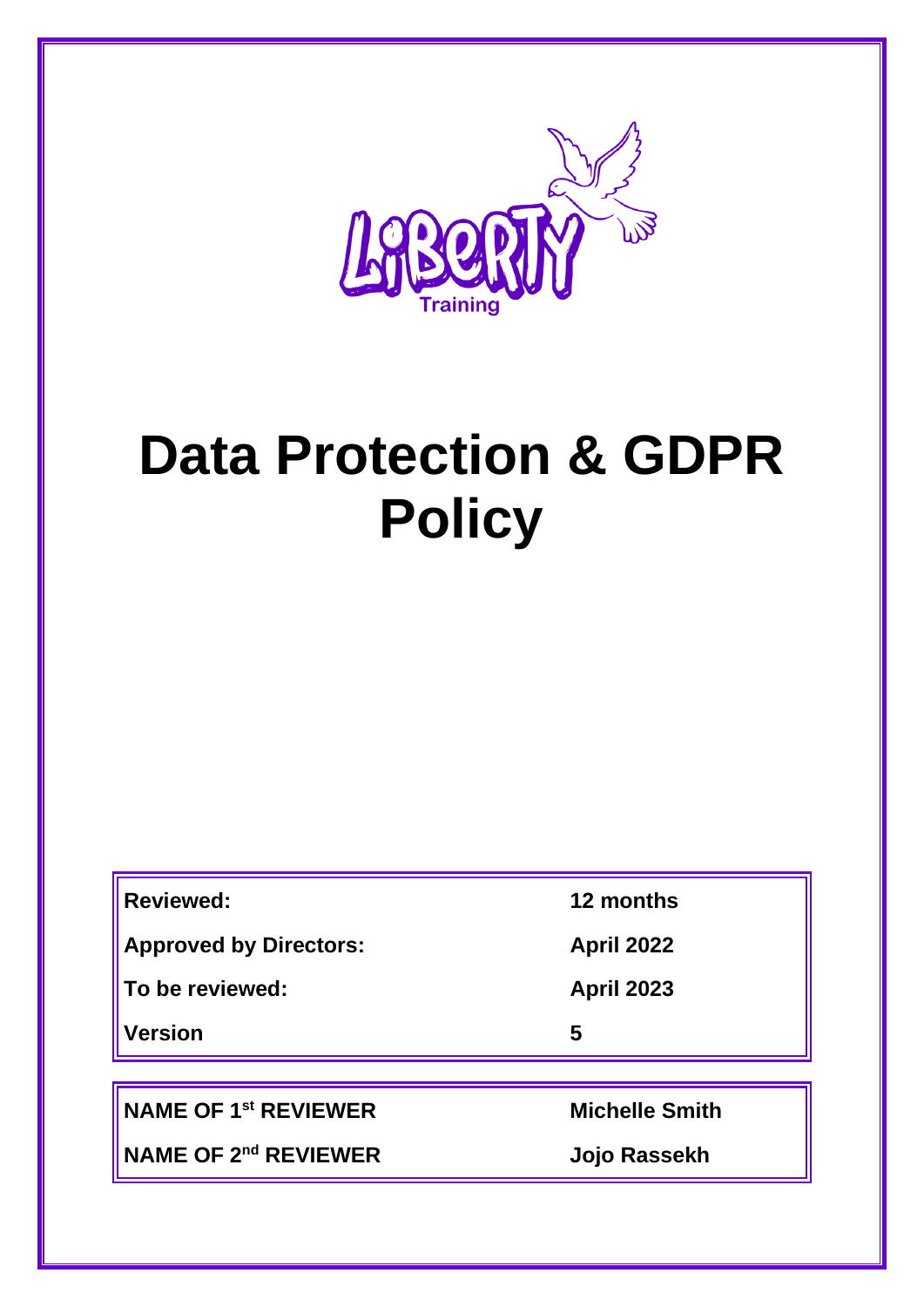# **Contents**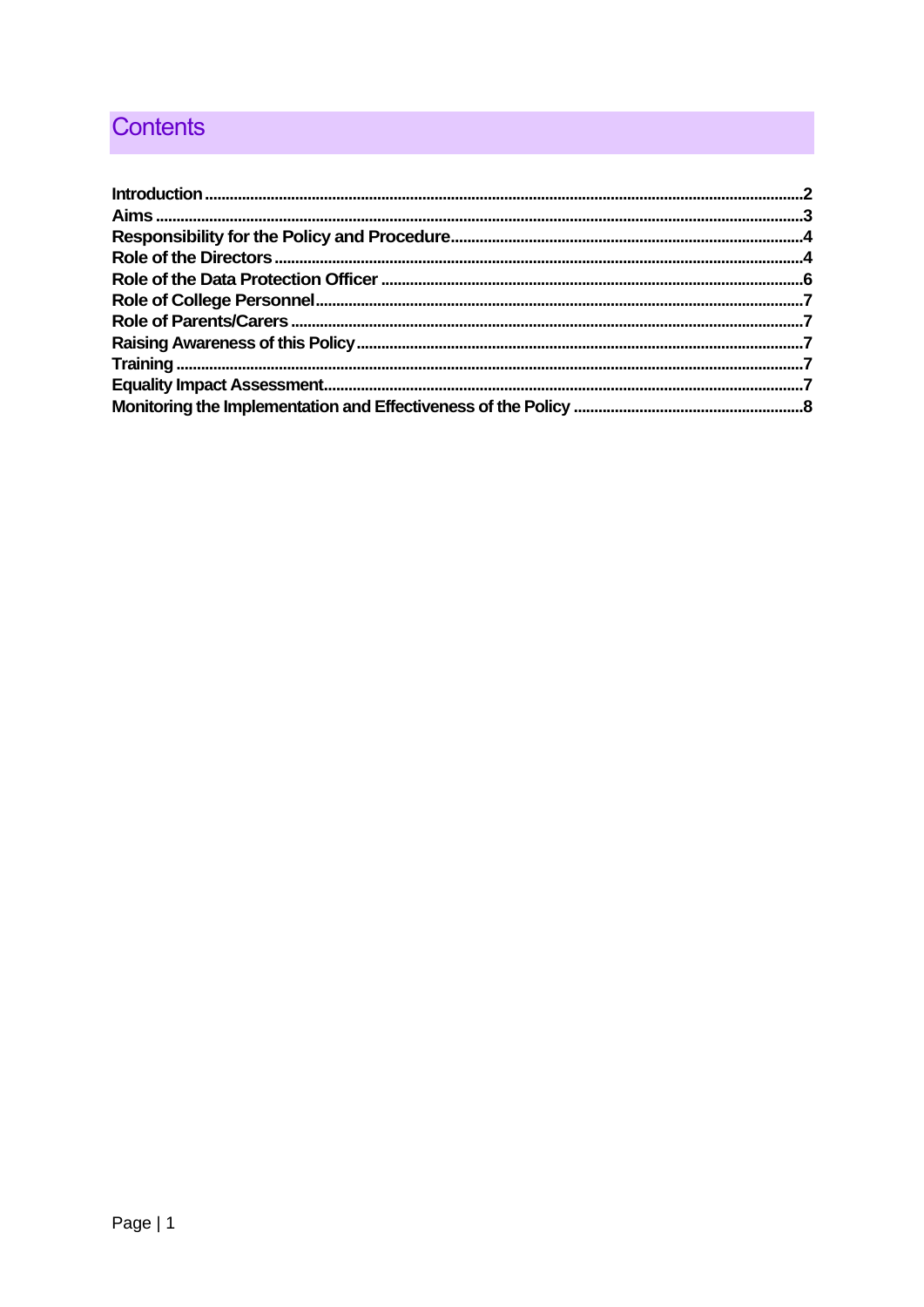## <span id="page-2-0"></span>**Introduction**

We believe this policy should be a working document that is fit for purpose, represents the college ethos, enables consistency and quality across the college.

We are aware that the General Data Protection Regulations (GDPR) will entirely replace the Data Protection Act (DPA) by making radical changes to many existing data protection rules and regulations that colleges, academies and other educational establishments adhere to under the DPA. The principal aim of the GDPR is to strengthen and unify the safety and security of all data held within an organisation.

We have the duty to ensure that we comply with this new regulation by considering the impact that the GDPR will have on this college and to ensure new policies and procedures are in place before the GDPR comes into effect.

We believe that we comply with the DPA and we realise that many of the GDPR's main concepts and principles are much the same as those in the DPA but we are aware that there are new elements, significant improvements and a new accountability that we need to address for the first time. We understand that under the GDPR:

- data management is strengthened and unified.
- it will become illegal not to have a formal contract or service level agreement with a chosen data processor.
- the data processor must be GDPR compliant.
- there will be higher penalties for non-compliance with the GDPR.
- data breaches must be reported within 72 hours.
- individuals have greater control over their personal data.

We are committed to the protection of all personal and sensitive data for which we hold responsibility as the Data Controller. We believe the handling of such data is in line with the data protection principles and that access to such data does not breach the rights of the individuals to who it relates.

We acknowledge the GDPR's definition of personal data as 'meaning any information relating to an identifiable person who can be directly or indirectly identified in particular by reference to an identifier' such as name, identification number, location data or online identifier. It applies to both automated personal data and to manual filing systems where personal data are accessible according to specific criteria.

The GDPR refers to sensitive personal data as "special categories of personal data" which includes genetic data, and biometric data where such data is processed to uniquely identify an individual by using fingerprints, face recognition or eye screening.

At all times we ensure the principles of the DPA are applied and that all data is:

- processed lawfully.
- obtained and processed for specific and lawful purposes.
- sufficient, appropriate and not excessive in relation to the precise purpose.
- accurate and up to date.
- not kept for a great length of time.
- processed in agreement with the individual's legal rights.
- protected against unlawful processing, accidental loss, destruction or damage.
- not to be transferred outside the EU unless the rights and freedom of the individual is protected.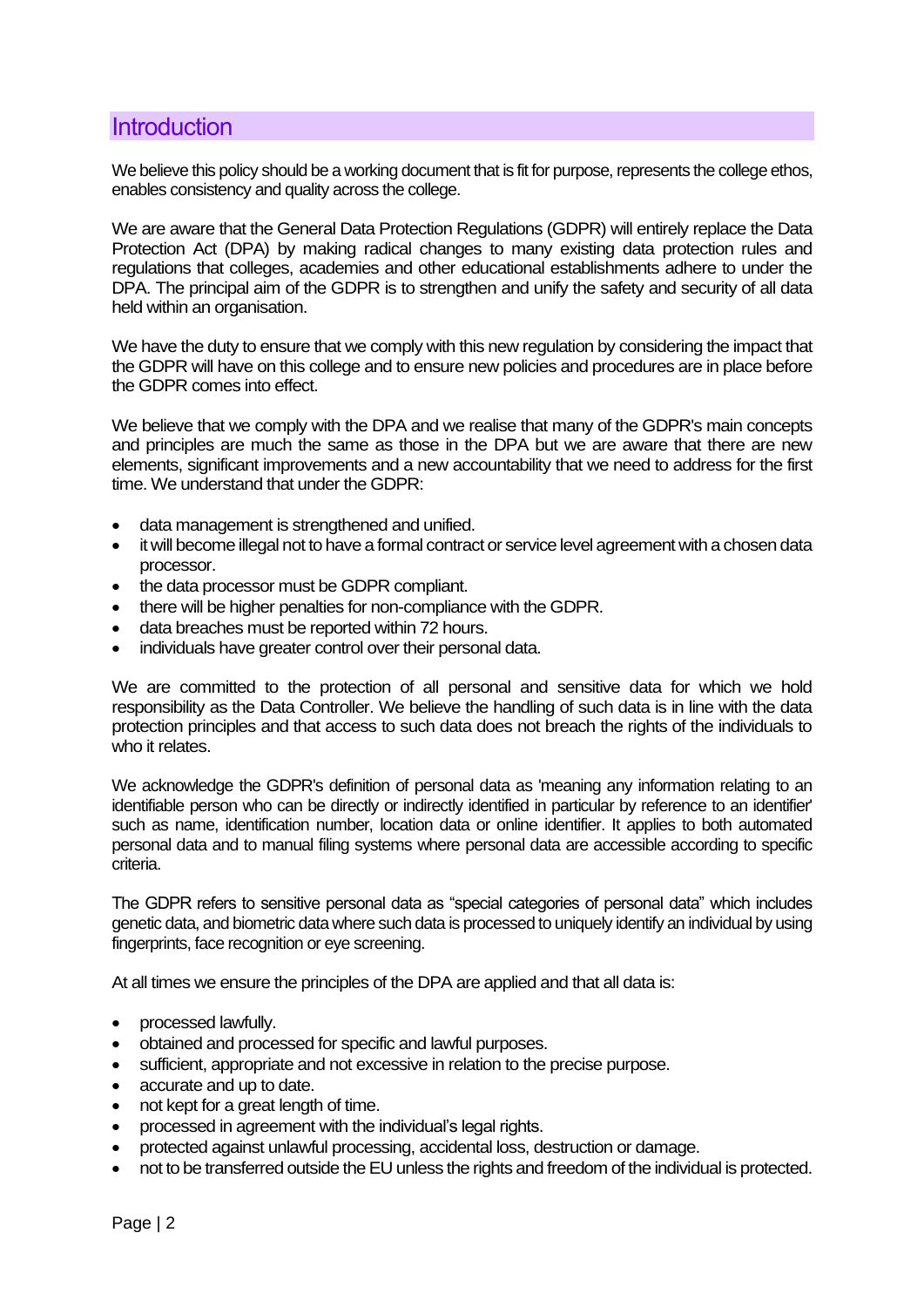We have the responsibility to ensure that all changes to data protection legislation will be monitored and implemented in order to remain compliant with all requirements. All college personnel will attend training in order to be made aware of data protection policies and legal requirements. All contracted service providers will also be notified of our data protection policies and legal requirements.

In preparation for full compliance with the General Data Protection Regulation we have used the 12-step guidance from the Information Commissioner's Office (ICO) in order to identify what changes we need to make.

On completion of the ICO guidance an updated data protection system that fits the needs of the college and complies with the new General Data Protection Regulations will be implemented.

All our data processing activities will be registered with the ICO. The ICO will be notified of any changes to the type of data processing activities being undertaken and the register will be amended accordingly.

We are aware that the GDPR places greater emphasis on accountability and therefore the Data Protection Officer will keep up to date documentation of all data protection activities.

We all have a responsibility to ensure equality permeates into all aspects of college life and that everyone is treated equally irrespective of age, disability, gender reassignment, marriage and civil partnership, pregnancy and maternity, race, religion or belief, sex and sexual orientation. We want everyone connected with this college to feel safe, secure, valued and of equal worth.

We acknowledge the findings of the Race Disparity Audit that clearly shows how people of different ethnicities are treated across the public services of health, education, employment and the criminal justice system.

The educational section of the audit that covers: differences by region; attainment and economic disadvantage; exclusions and abuse; and destinations, has a significant importance for the strategic planning of this college.

We believe it is essential that this policy clearly identifies and outlines the roles and responsibilities of all those involved in the procedures and arrangements that is connected with this policy.

## <span id="page-3-0"></span>Aims

- To ensure compliance with the General Data Protection Regulations.
- To strengthen and unify the safety and security of all data held within the college.
- To ensure the protection of all personal and sensitive data for which we hold responsibility as the Data Controller.
- To ensure the handling of all personal and sensitive data is in line with the data protection principles.
- To undertake an audit of the college's current position in preparation for the full implementation of and compliance with the GDPR.
- To work with other colleges and the local authority to share good practice in order to improve this policy.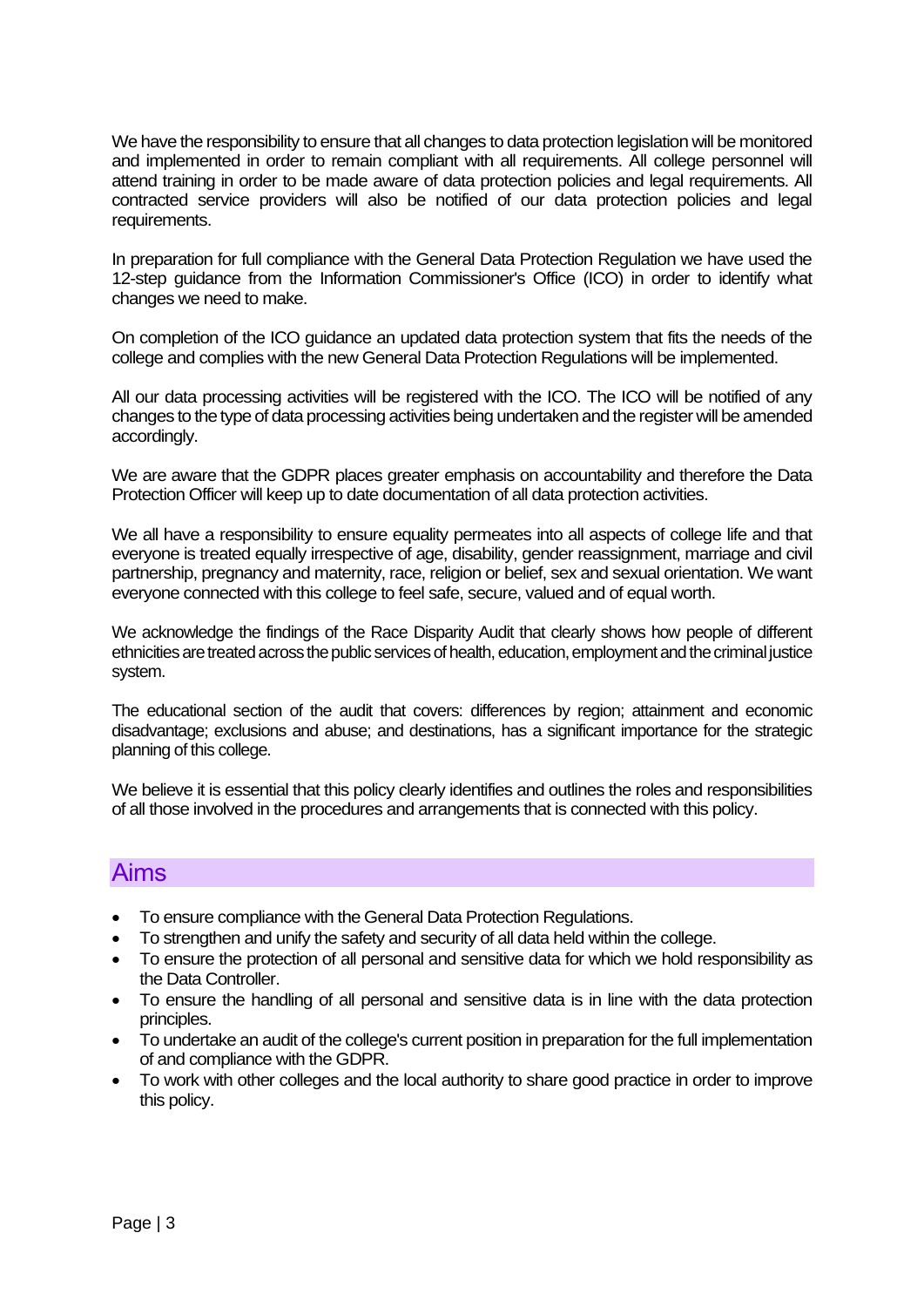# <span id="page-4-0"></span>Responsibility for the Policy and Procedure

## <span id="page-4-1"></span>Role of the Directors

The Directors have:

- the responsibility to comply with the legal requirements of General Data Protection Regulation 2018;
- in accordance with the GDPR appointed a Data Protection Officer who has knowledge of data protection law and practices;
- the responsibility to ensure the DPO:
	- − operates independently and is not dismissed or penalised for undertaking their role;
	- keeps the Senior Leadership Team up to date with all data protection activities;
	- has adequate resources to meet their GDPR obligations:
	- keeps up to date documentation of all data protection activities.
- the responsibility to ensure data is processed in accordance with the eight principles of the Data Protection Act 1998;
- delegated powers and responsibilities as 'Data Controller' for the college;
- delegated powers and responsibilities to the Senior Leadership Team to prepare for compliance with the GDPR by following the 12-step guidance from the Information Commissioner's Office in order to identify what changes that we need to make to the current data protection system;
- delegated powers and responsibilities to the Senior Leadership Team that on completion of the guidance to devise and implement an updated data protection system that fits the needs of the college and complies with the new GDPR;
- delegated powers and responsibilities to ensure all college personnel and stakeholders are aware of and comply with this policy;
- responsibility for ensuring that the college complies with all equalities legislation;
- responsibility for ensuring funding is in place to support this policy;
- responsibility for ensuring this policy and all policies are maintained and updated regularly;
- responsibility for ensuring all policies are made available to parents;
- responsibility for the effective implementation, monitoring and evaluation of this policy.
- act as 'Data Controller' for the college;
- prepare for the General Data Protection Regulation by following the 12-step plan in accordance with the advice from the Information Commissioner's Office:

#### • **Awareness**

- To organise awareness training in order to inform all college personnel:
	- that data law is changing to GDPR;
	- to appreciate the impact, it will have on the college;
	- how the impact will affect the college:
	- by identifying areas that could cause compliance problems under the GDPR.
- To hold refresher training for all college personnel when necessary.

#### • **Information we hold**

- − To organise an information audit of data held on learners, college personnel, parents and suppliers.
- The audit will be undertaken under the following headings:
	- The type of data.
	- How is the data collected?
	- How is it processed?
	- Where did it come from?
	- Where is it located?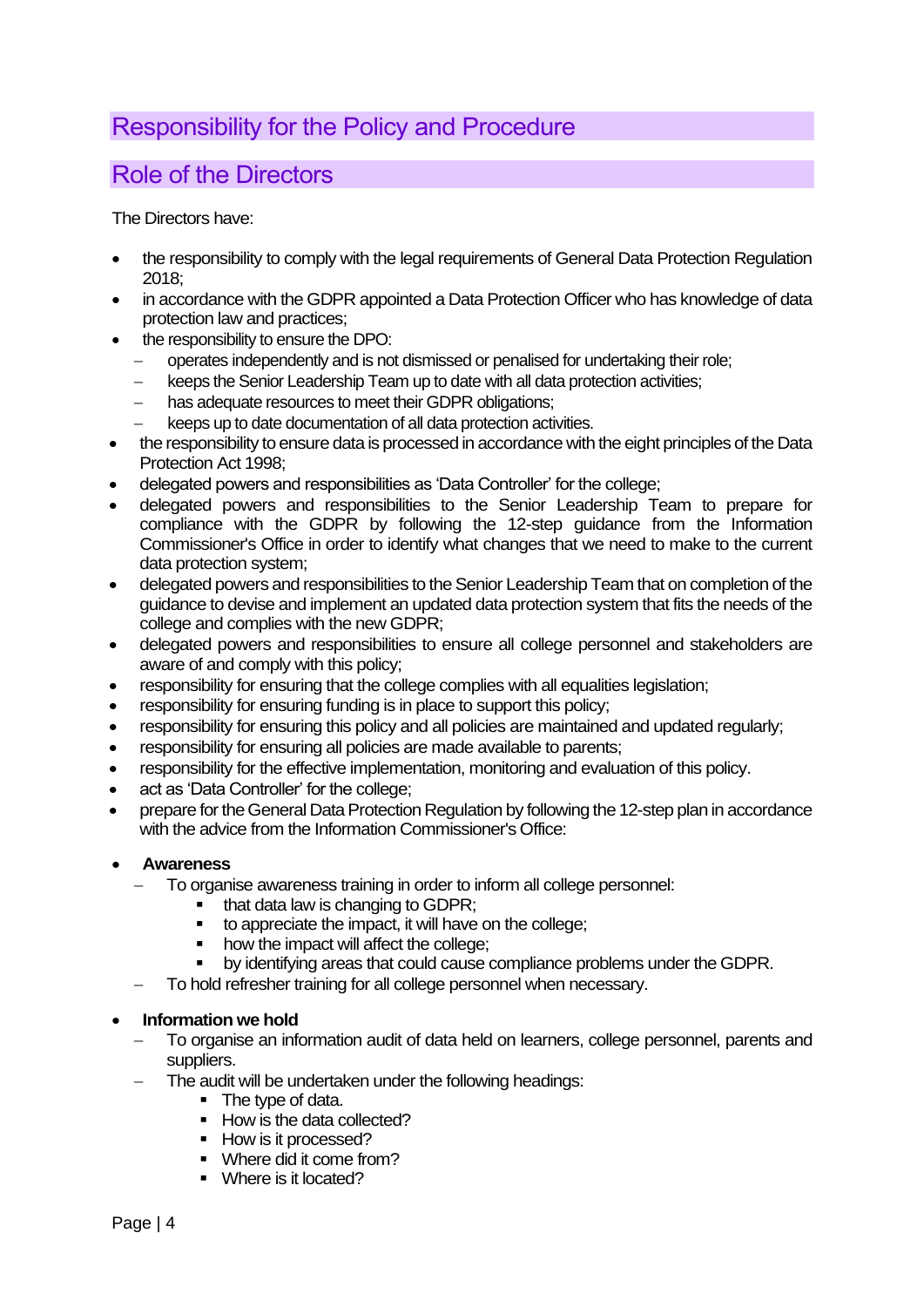- How is it secured?
- Who is it shared with?

#### • **Communicating Privacy Information**

To review current privacy notices and to undertake any necessary changes before the implementation of GDPR.

#### • **Individuals' Rights**

- − To check current procedures to ensure they cover all the rights of individuals have including:
	- how to delete personal data; and
	- how to provide data electronically in a commonly used format.

#### • **Subject Access Requests**

To update present procedures and to plan how to handle requests within the new onemonth timescale and to provide any additional information.

#### • **Legal basis for protecting personal data**

To review the various types of data processing that the college carries out and then identify and document the legal basis for carrying it out.

#### • **Consent**

To review how the college seeks, obtains and records consent and consider any changes that are required.

#### • **Learners**

− To 'start thinking now about whether we need to put systems in place to verify individuals ages and to obtain parental or guardian consent for any data processing activity.'

#### • **Data breaches**

To ensure the right procedures are in place to detect, report and investigate a personal data breach.

#### • **Data protection by design and data protection impact assessments**

To consider when to begin implementation of the Privacy Impact Assessments.

#### • **Data Protection Officers**

- To have in place a designated Data Protection Officer to take responsibility for data protection compliance.
- To assess where this role sits within the college's structure

#### • **International**

- To determine (if the college operates internationally) under which data protection supervisory authority applies to the college.
- keep a detailed record of all activities while undertaking the 12-point plan;
- ensure the college complies with the GDPR;
- works closely with the Data Protection Officer and the Senior Leadership Team;
- ensure the college complies with the eight data protection principles;
- ensure all data is processed fairly and lawfully;
- ensure security measures and confidential systems are in place to protect personal data and learner records;
- ensure data is obtained for specific and lawful purposes;
- ensure data is adequate, relevant and not excessive;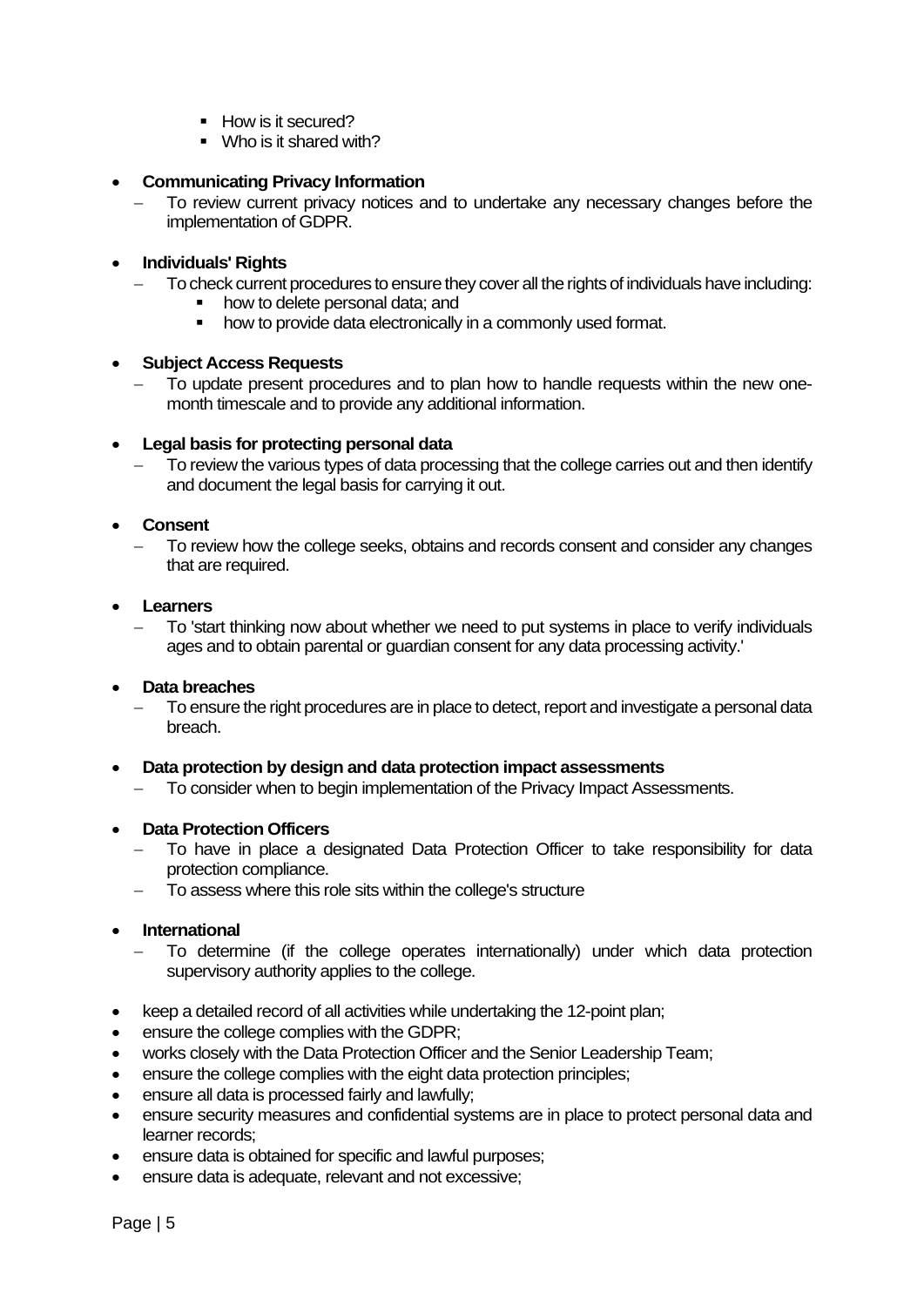- ensure all personal data is accurate and that inaccurate data is corrected or erased;
- ensure that at the beginning of every academic year all college personnel will receive a copy of their personal data;
- ensure procedures are in place to deal with requests for access to personal data;
- ensure data is not kept longer than is necessary:
- ensure college personnel are aware of their rights;
- ensure college personnel are aware of their responsibilities;
- ensure a learner's educational records will be made available to their parents or carers on receipt of a written request:
- make effective use of relevant research and information to improve this policy;
- provide leadership and vision in respect of equality;
- provide guidance, support and training to all staff;
- monitor the effectiveness of this policy by speaking with learners, college personnel and parents.

## <span id="page-6-0"></span>Role of the Data Protection Officer

The Data Protection Officer will:

- have expert knowledge of data protection law and practices;
- inform the college and college personnel about their obligations to comply with the GDPR and other data protection laws;
- ensure data management is strengthened and unified;
- monitor compliance with the GDPR and other data protection laws;
- manage internal data protection activities:
- ensure risk and impact assessments are conducted in accordance with ICO guidance;
- report data breaches within 72 hours;
- ensure individuals have greater control over their personal data;
- ensure that prior to the processing of an individual's data that:
	- − the process is in line with ICO guidance;
	- − the process is transparent;
	- the individual will be notified:
	- the notification is written in a form that is understandable to learners;

when sharing an individual's data to a third party outside of college that details for the sharing are clearly defined within the notifications.

- share an individual's data where it is a legal requirement to provide such information;
- process all written subject access requests from individuals within 40 days of receiving them;
- have in place a formal contract or service level agreement with a chosen data processor who is GDPR compliant;
- ensure the secure disposal of redundant data and IT hardware holding data in compliance with ICO guidance;
- train college personnel;
- conduct audits.
- be the first point of contact for supervisory authorities and for individuals whose data is processed;
- keep up to date documentation of all data protection activities.
- work closely with the Directors and Senior Leadership Team;
- periodically report to the Directors and Senior Leadership Team;
- annually report to the Directors on the success and development of this policy.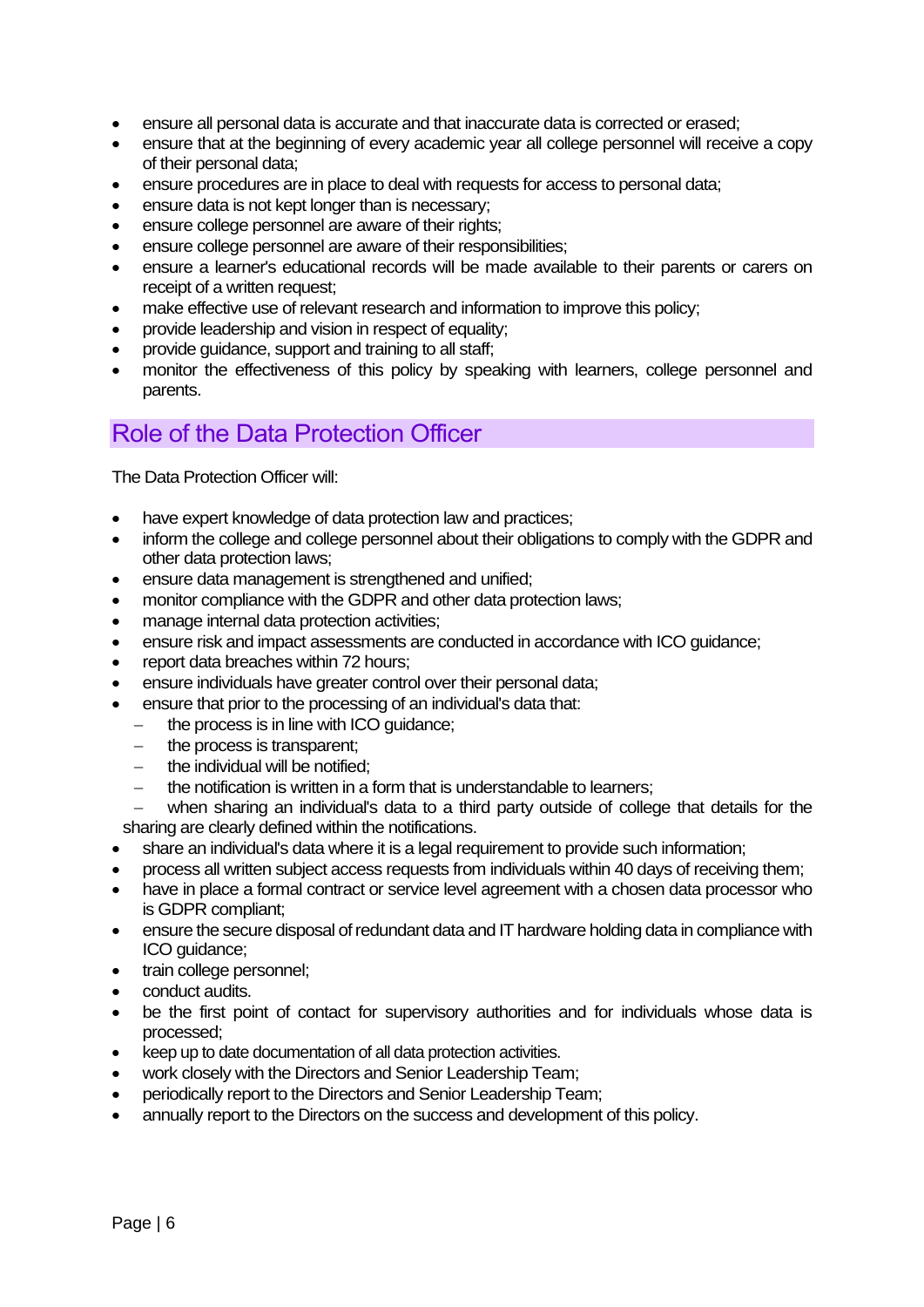# <span id="page-7-0"></span>Role of College Personnel

College personnel will:

- attend GDPR awareness training.
- comply with all aspects of this policy.
- be aware of all other linked policies.

## <span id="page-7-1"></span>Role of Parents/Carers

Parents/carers will:

- be invited to attend GDPR awareness training.
- comply with all aspects of this policy.
- be aware of all other linked policies.

## <span id="page-7-2"></span>Raising Awareness of this Policy

We will raise awareness of this policy via:

- the College Handbook/Prospectus.
- the college website.
- the Staff Handbook;
- meetings with college personnel.
- communications with home such as weekly newsletters and of end of half term newsletters.
- reports such annual report to parents and Directors.

## <span id="page-7-3"></span>**Training**

All college personnel:

- have equal chances of training, career development and promotion
- receive training on this policy which specifically covers:
- **General Data Protection Regulation**
- Data Protection Act 1998
- Freedom of Information 2000
- Access to Personal Records
- E-safety
- Grievance Procedure
- **Equality**
- receive periodic training so that they are kept up to date with new information
- receive equal opportunities training on induction in order to improve their understanding of the Equality Act 2010 and its implications

## <span id="page-7-4"></span>Equality Impact Assessment

Under the Equality Act 2010 we have a duty not to discriminate against people on the basis of their age, disability, gender, gender identity, pregnancy or maternity, race, religion or belief and sexual orientation.